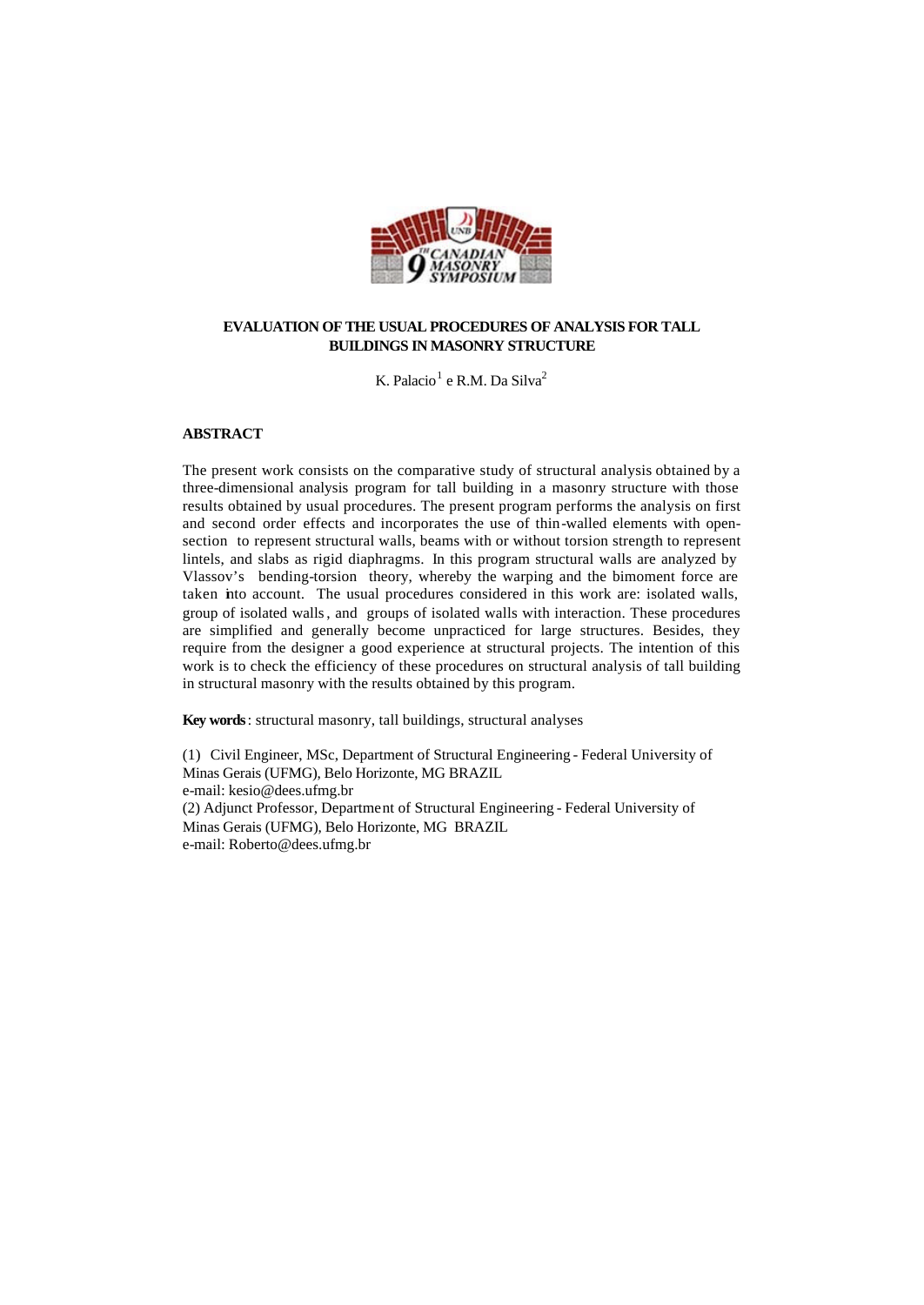## **INTRODUTION**

The distribution of actions on walls is one of the most important problems to be faced by the designer during analysis and design of buildings in masonry structures. According to [1], to proceed the analysis is necessary to establish at least two points: a) how to treat the loads of floors on the walls; b) how to simulate the interaction among walls.

There are many methods to evaluate the support reactions of slabs on the walls, as for example, line of rupture, Marcus' table, Czemy's table, theory of elasticity, etc. The Brazilian code, [2], specifies for rectangular slabs with uniform loading distributed, the method of lines of rupture. This was the method used in the computational program that was developed to perform the analysis in masonry structures.

The interaction of walls is a demonstrated fact as much theoretically as experimentally. According to [3], studies performed has shown that shear walls working together with floors, have the capacity of distributing the actions, which leads to favorable effects on the reduction of the strength needs and on the structural behavior of them, because the walls that are less loaded serve to receive those that are more loaded.

The usual procedures, being represented here by isolated walls, group of isolated walls, and groups of isolated walls with interaction, used to perform the distribution of loads among the supporting walls and therefore the determination of stress, are simplified. In most cases, these procedures become complicated in proportion to the increases of complexness of structure, as for example, the non-existence of symmetry of the structure. In addition, the use of these procedures normally require a designer of good experience with structural projects.

From the exposed above, one intends in this work to evaluate the efficiency of these procedures, using the results of program of tridimensional analysis for tall buildings in masonry structures. This work is being developed as part from the dissertation " Threedimensional Analysis of Tall Buildings in Masonry Structures.

### **USUAL PROCEDURES**

To proceed the distribution of vertical and horizontal loads on the bearing walls of a masonry structure, using the procedures mentioned before, it is done separately. Thus, the effects of vertical and horizontal loads are considered acting alone, where the resultant stresses of each action is calculated separately and then they are superposed to obtain the final stresses.

# **Distribution of Vertical Loads**

The usual procedures used to perform the distribution of vertical loads are described below.

### Isolated Walls

It is a very simple procedure where walls are considered separate from the others. The loads that they receive from floors are uniform. According to [4], these actions are usually analyzed by subdividing the area of each floor into triangles and trapezoids as it is done in the usual design of beams and grids of reinforced concrete.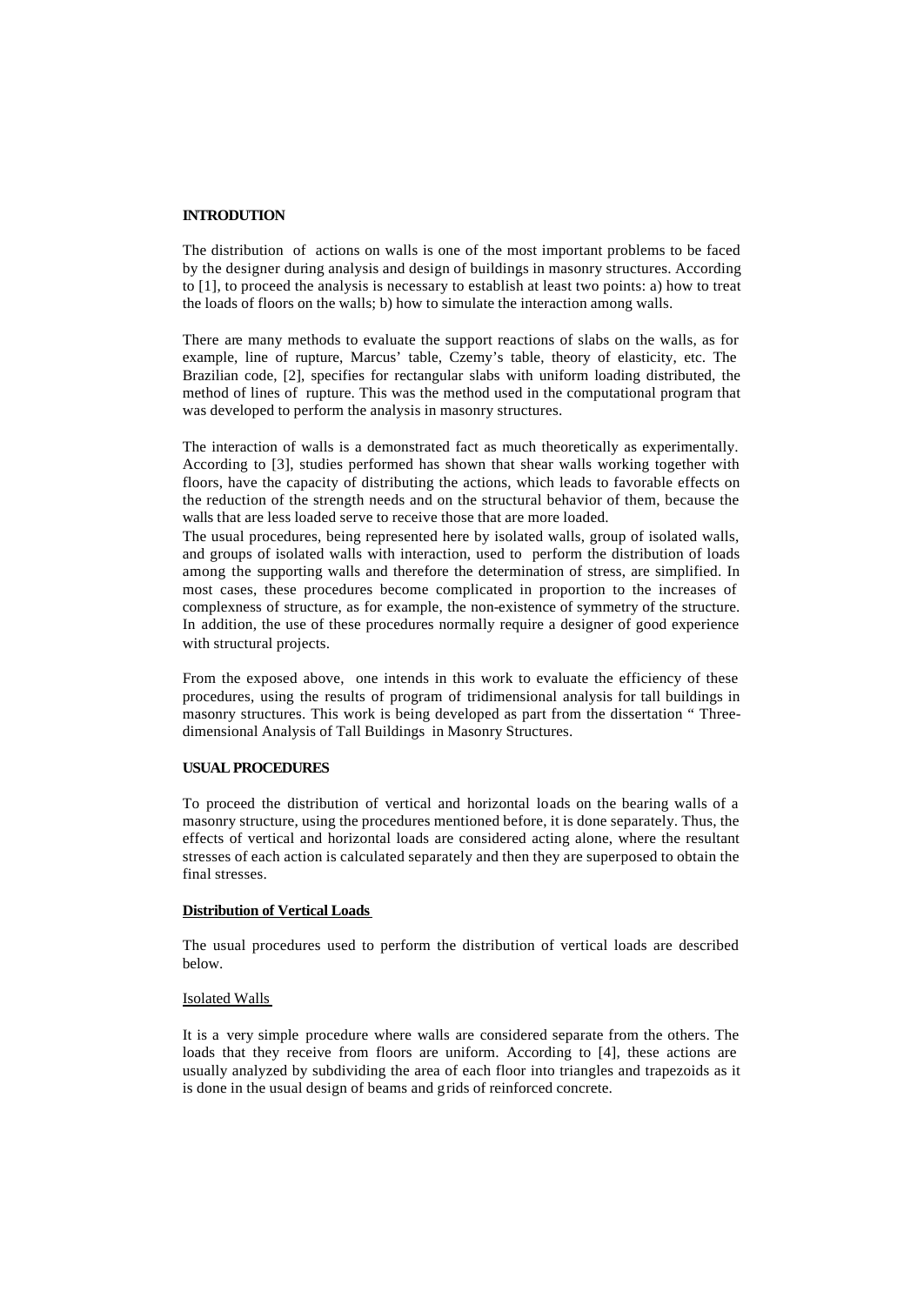As the interaction of walls is a demonstrated fact, this procedure, despite being quick and simple, is anti-economic because it results in specifications of blocks with strengths relatively high.

## Group of Isolated Walls

It is also a simple procedure despite being a little harder than the previous one. In this procedure, according to [5], floor is divided into areas of influence around the walls that are interlinked and separated from the others by openings.

This procedure is very interesting because it considers the fact of interlinked walls interact with the tendency of uniforming stress throughout the height of the building.

It is admitted that the loads are totally uniform at each group of walls considered, but they don't interact with the others. Thus, it may become little economic or unsafe depending on the considered groups.

The designer is responsible for the definition of the groups of isolated walls where there are not well-defined rules that can guide one on this work. There are same indications that consist in separating them from the others by theirs openings, but it is not a safe rule. It is important that the designer has a good experience with structural projects when he proceeds it because incorrect choices may result in improper specifications for strengths of blocks.

#### Groups of Isolated Walls with Interaction

The difference between this procedure and the previous one is that the groups of bearing walls defined previously now interact according to a interaction rate forming macro groups.

A macrogroup is defined by the following attributes: number of groups, interaction rate, and the groups of isolated walls that compose the macrogroups. The rate interaction can be defined as a value between 0.0 and 1.0 and represents the term of differential load among the groups that compose the macro group, on the considered level, which have to be uniformed. The implementation of this rate can be expressed by the expressions:

$$
q_{m} = (q_{1} + q_{2} + ... + q_{n})/n
$$
  
\n
$$
d_{i} = (q_{i} - q_{m}) * (1 - t)
$$
  
\n
$$
q_{i} = q_{m} + d_{i}
$$
 (1)

- where:  $n =$  number of groups of walls that composes a macro group
	- $d_i$  = load of group i on the considered level
	- $q_m$  = average load of macro group on the considered level
	- $d_i$  = differential load of group i on the considered level
	- $t =$  interaction rate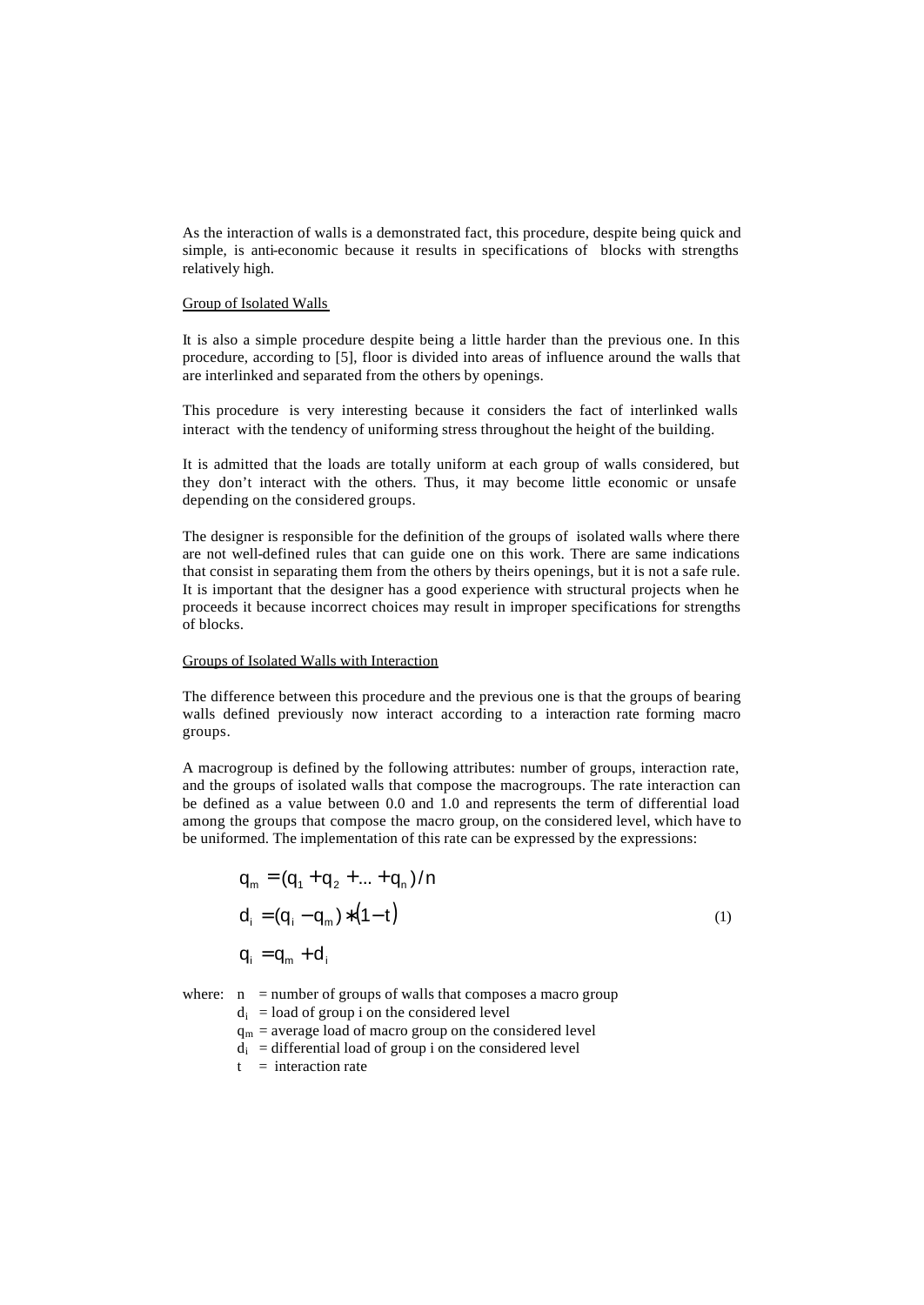From expressions (1), one concludes that the interaction rate represents the percentage of the differential load that has to be uniform. If the rate is equal to zero, the macro group will not be active and the results obtained would be the same as if it were not defined. In case of rate being equal to 1, the interaction will be complete and thus, representing the definition of only one group. Thus, it is important to make a good estimate of the value of this rate. In the lack of it, one can estimates it by a theoretical model or by some experimental procedure.

It is important to define which groups of walls will be interacting because groups where the difference of loads are great, they will not have to be uniformed. Thus, like the previous procedure, it is important the experience of the designer as much to choose the macro groups as to determine the value of rate, because they are factors that lead to considerable differences in the loads and can effect considerably on safeness and economy.

## **Distribution of Horizontal Load**

In tall buildings is essential the analysis of strength to lateral loads that are caused mainly by actions of wind and seismics. In this work, for example, only wind loads will be considered. The horizontal actions due to wind are distributed to the bracing walls of the structure by floors proportionally to the stiffness of each wall. The determination of loads and therefore the stress on walls can be done through many procedures. Here it will be presented the procedure of isolated walls, which is more usual.

#### Isolated Walls

This procedure is very simple and efficient especially in cases of actions acting in direction of the axis of symmetric of the structure. This procedure is presented by [6], where panels of walls are modeled like isolated walls, receiving loads of wind actions proportionally to their relative rigidities. The stiffness is inversely proportional to the displacements  $(\Delta)$  and it is computed by equation (3) whose formulation comes from equation (2).

$$
\Delta = \frac{F \cdot h^3}{3 \cdot E \cdot I} + \mathbf{I} \frac{F \cdot h}{A \cdot E_v} = \Delta_f + \Delta_c \tag{2}
$$

$$
R = \frac{1}{\Delta} \tag{3}
$$

Where  $A = \text{area of cross section}$ :

Ev = shearing modulus of elasticity =  $0.4E$ ;

- $\lambda$  = form factor of section ( for rectangular section,  $\lambda$ =1.20);
- $h$  = vertical distance from a floor to the other;
- $R$  = stiffness of wall;
- $\Delta f$  = displacement due to bending;
- $\Delta c =$  displacement due to shearing forces;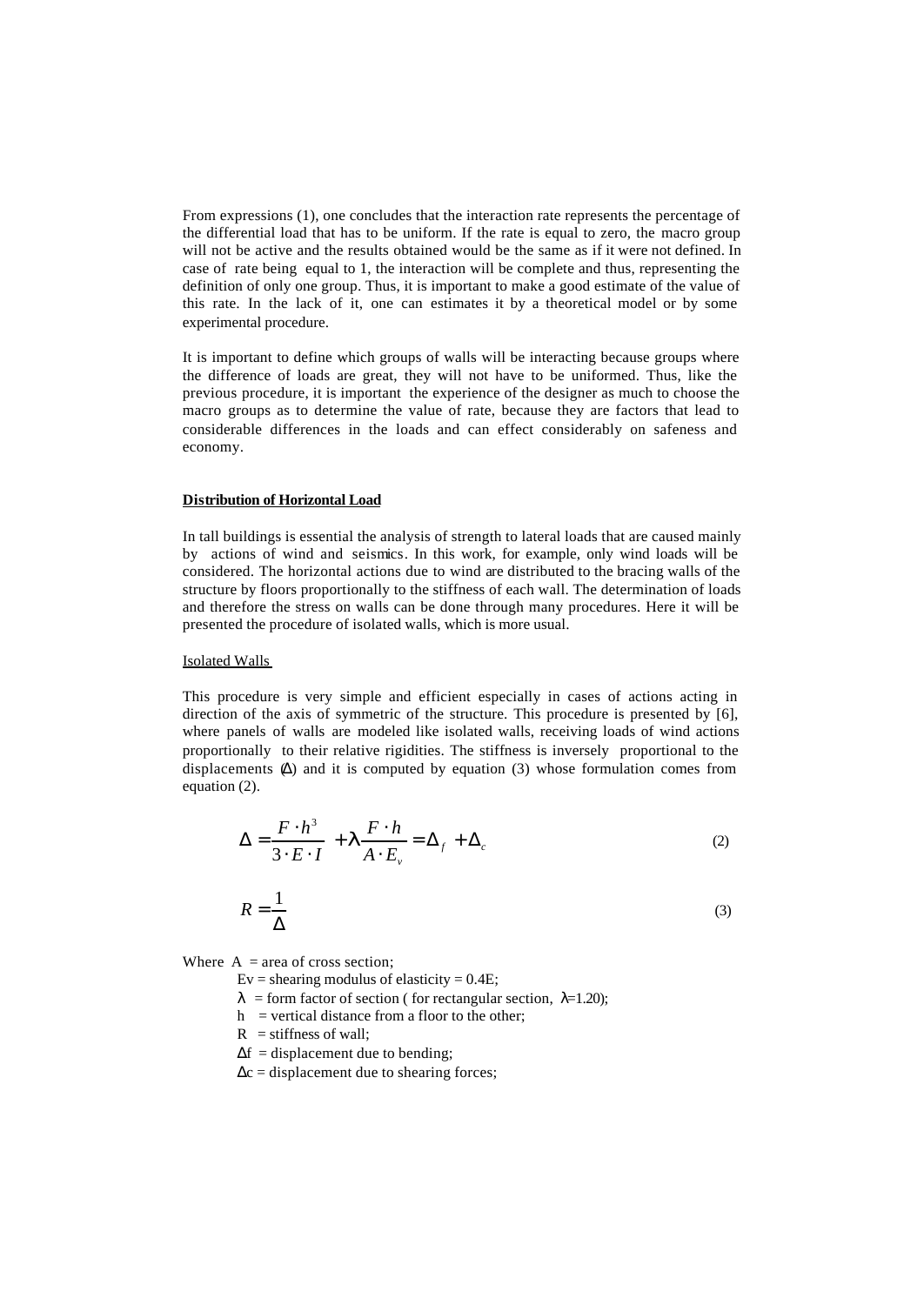Tall walls prevail the displacements due to bending whereas low walls the displacements due to shearing forces is prevalent. Tall walls are those whose total height is superior to five times the largest dimension in plant, as it defined by mechanics of materials. Thus, in case of having tall walls with constant stiffness throughout its height, the stiffness will correspond to its own moment of inertia I, that is, the displacement due to shearing forces are despised. Thus, it can be defined as the sum of all rigidities:

$$
\Sigma I = I_1 + I_2 + I_3 + \dots + I_n \tag{4}
$$

Therefore the relative stiffness of each wall will be:

$$
R_i = \frac{I_i}{\Sigma I} \tag{5}
$$

Then the action on each wall will be:

$$
F_i = F_{tot} \cdot R_i \tag{6}
$$

where  $F_{\text{tot}}$  is the total force acting on a floor considered.

From actions one can compute the bending moment and then obtain the stress due to theses internal forces.

In the cases where wind actions don't act in direction of the axis of symmetric of the structure, the procedure of isolated walls becomes complicated to be performed without a computational program. It happens due to the fact of occurring rotations of floors that cause also the mobilization of the perpendicular panels to wind actions, which have also to be considered in the analysis. Besides, the results obtained by this procedure are relatively high. In this method the interaction of walls are no considered.

### **TRIDIMENSIONAL ANALYSIS PROGRAM– MASAN 01**

The techniques of computational analysis, as matrix analysis and finite method, are the most versatile and accurate processes. Despite being an ideal procedure, the tridimensional analysis in finite-element is not yet viable for usual projects, due to great computational effort and time necessary to model the structure.

The program of analysis for masonry structures proposed in this work, named MASAN 01, and which will be used to perform the evaluation of the usual procedures, uses another program called CEASO 01. This one was developed by [7] and analyzes the interaction of resistant cores and space frames of structure of tall buildings in reinforced concrete, taking into account shear deformation.

Due to the CEASO 01 program incorporating elements that allows it to model masonry structures and other features, it was developed the program MASAN 01, which plays two roles at the same time: pre- and postprocessor. MASAN 01 includes graphical interface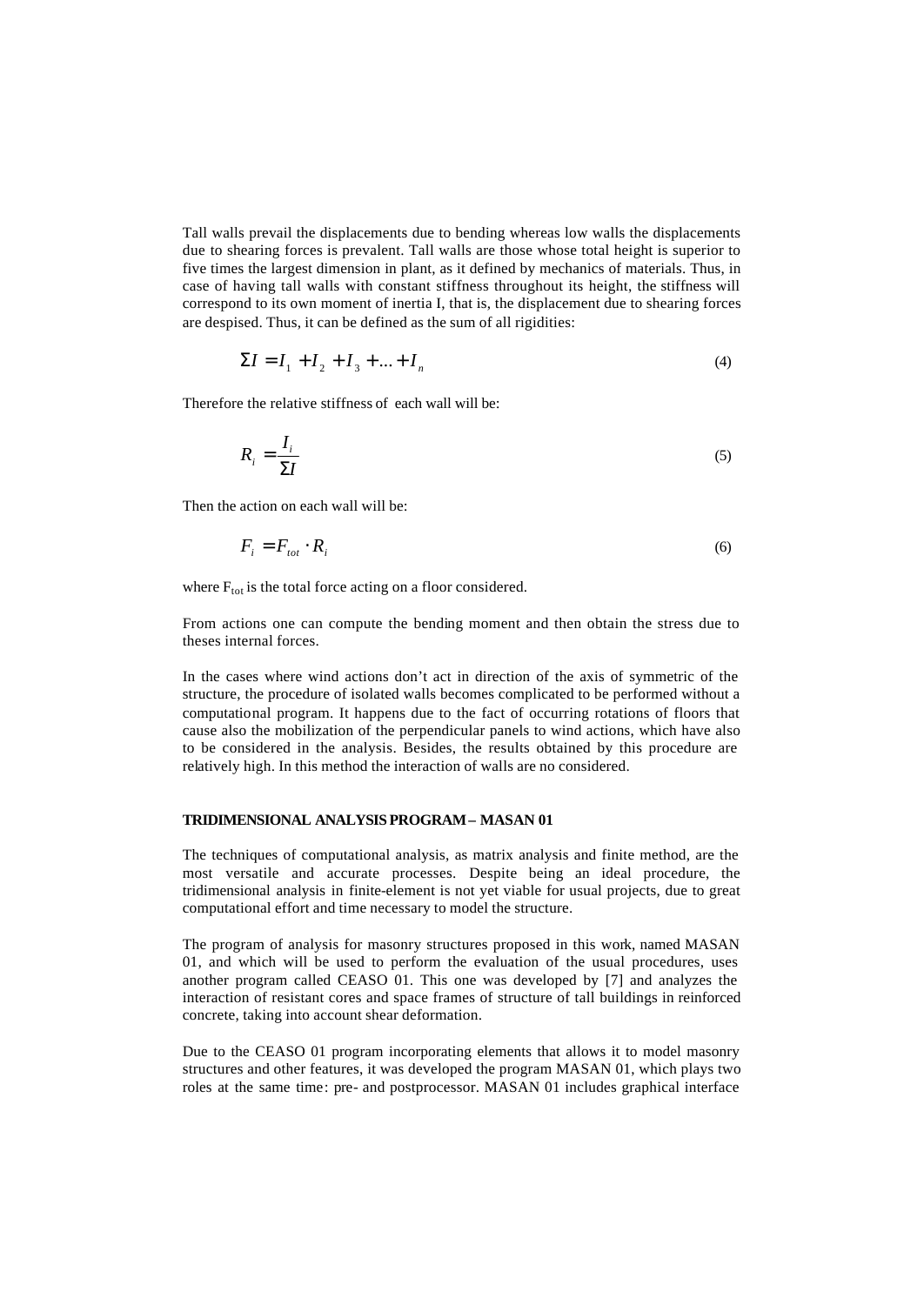with CAD resources to model masonry structures as well as to view the analysis results that has been processed by CEASO 01.

### CEASO 01 Features

The thin-walled member of open cross section, which is used in CEASO 01 to model resistant cores in buildings of concrete, is analyzed using Vlassov's bending and torsion theory where is taken into account the warping and the force termed the bimoment B. On the program, the cross section of this member is divided into finite elements which allows it to compute stress and displacements on this elements.

In this work used this same model to model the bearing walls. Thus, the normal stress, parameter of great importance on the analysis of masonry structures, passes to be evaluated by the expression below:

$$
\mathbf{S} = \pm \frac{N}{S} \pm \frac{M_z}{I_z} \cdot y \pm \frac{M_y}{I_y} \cdot z \pm \frac{B}{J_w} \cdot \mathbf{W}
$$
 (7)

being N, B, Mz e My, respectively, normal stress, bimoment, and bending moments, respectively, in direction of z, and y, and S, Jw,  $\omega$ , Iz, and Iy, respectively, crosssectional area, moments of sectorial inertia, sectorial area, and moments of inertia in direction of y and z axes, respectively.

CEASO 01 performs linear analysis and includes P-delta for second order effect as well as spring supports; concrete slabs working as rigid diaphragms; bending of walls and lintels being governed by Timoshenko's theory, where the distortion of the cross section of member is considered.

#### **COMPARATIVE EXAMPLE**

To exemplify the comparative analysis it was used the example that was analyzed by [8]. This example consists of a four-story apartment building constructed with blocks of compression strength of 4.5MPa, whose plant is shown in Figure 1. The floor to floor height is 2.80 meters.

On the analysis performed by MASAN 01 it was considered first order effect taking into account shear deformation in walls as well as lintels. The longitudinal and shearing moduli of elasticity used for walls and lintels were the same utilized by [8], that is, respectively, 142 and 72 KN/cm<sup>2</sup>.

To proceed the comparative analysis it was selected three walls, identified on Figure 1 by W1, W5, and W8. As one can observe in Figure 1, the wall W8 is isolated, and thus its behavior is not affected by interaction.

With intention to check the behavior of normal stress in the referred walls are presented in Table 1 the results obtained by the usual procedures and by MASAN 01, considering the acting of vertical loading. The identifiers M1, M2, and M3, represents, respectively,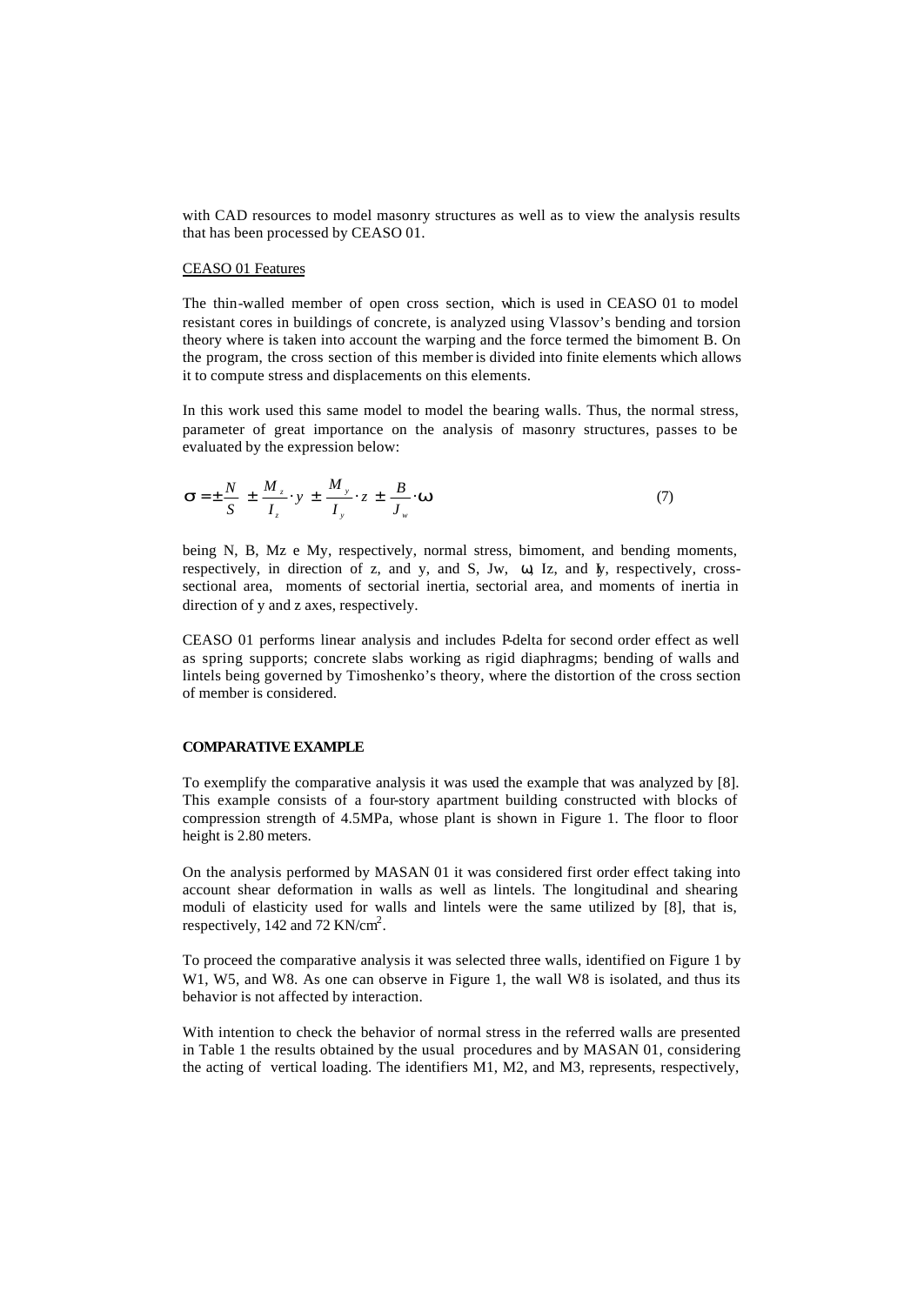isolated walls, group of isolated walls and group of isolated walls with interaction. The results correspond to the first to the last floor.

To analyze the effect of horizontal loading, it has been used the same building shown in Figure 1, changing just the number of floors to 8 and considering the acting of a wind load in direction Y. With intention to evaluate these loads, which determines the stress, it is presented in Table 2 the values of bending moments for walls PY7 and PY10, obtained by MASAN 01 and by the procedure of isolated walls.

Observing the results of table 1, one can conclude that the consideration of the influence of interaction is essential for the analysis of walls separated by openings, as one can see through the groups of walls W1 and W5. For example, on the fourth floor, wall PY5, the differences between stresses evaluated by MASAN 01 and M1, M2, and M3 procedures, reach respectively the following values: -45%, -168%, and –150%. On the other hand, on the third floor, the values are better, having respectively the following differences: 0%, - 45%, and –38%.

These differences between MASAN 01 and the usual procedures exist because the evaluation of normal stress is performed by program in an overall way, considering further normal force the stress caused by bending and bending-torsion as shown in equation (7). In the usual procedures the result of normal stress is obtained normally only by the term of normal force, as it was done by [8], which resulted in high values of stress for walls where the interaction is considered high. For the case of isolated walls, like W8 wall, the results determined by MASAN 01 and the usual procedures are the same. It has occurred because the resultant stress, in this case, just depends on the term of normal force.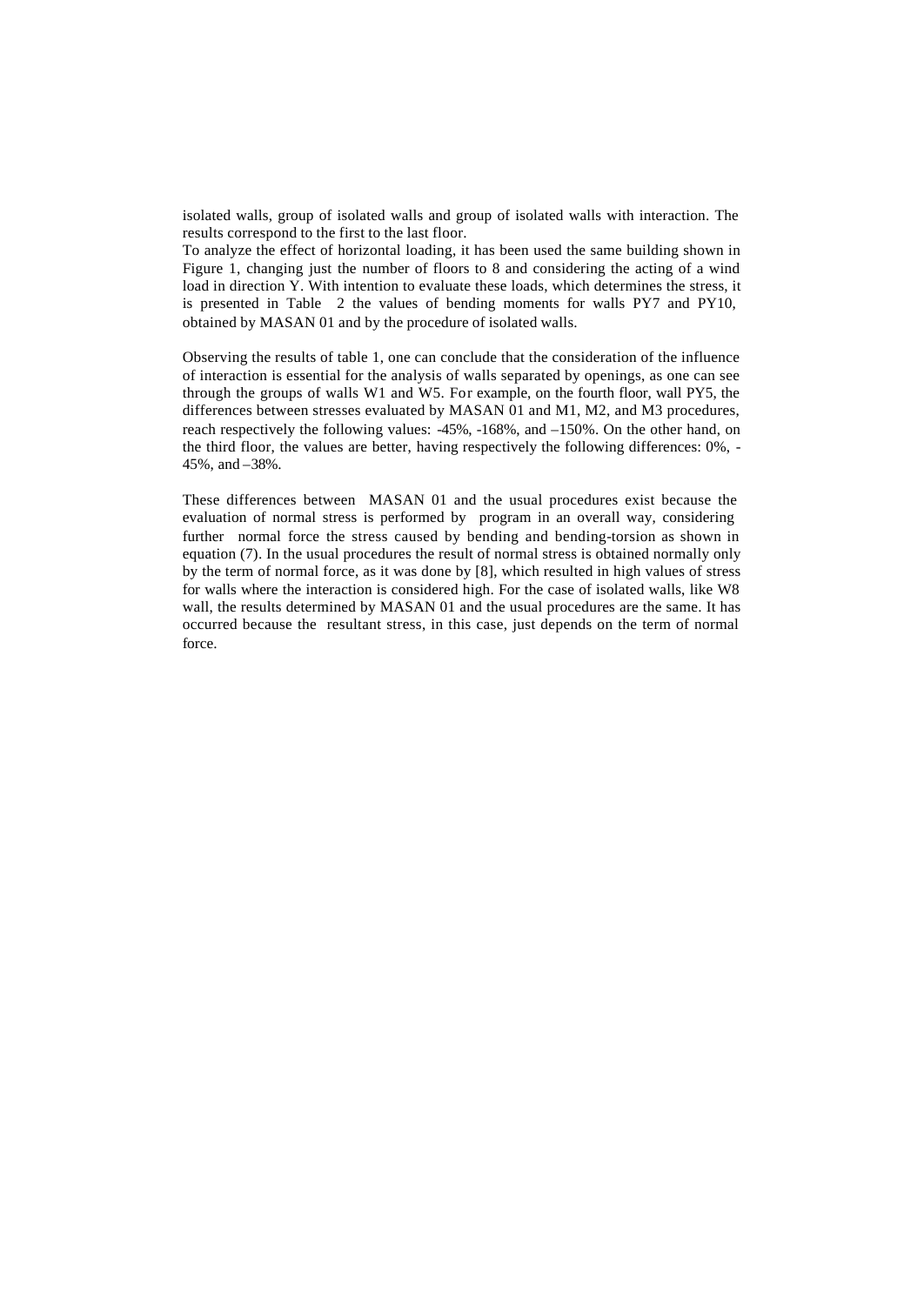|                |                |                 | Normal Stress $(10^{-2}$ KN/cm <sup>2</sup> ) |          |          |                |                |
|----------------|----------------|-----------------|-----------------------------------------------|----------|----------|----------------|----------------|
| Floor          | Group          | Wall            | MASAN <sub>01</sub>                           |          | [8]      |                |                |
|                | of Walls       |                 | Min                                           | Max      | M1       | M <sub>2</sub> | M <sub>3</sub> |
| $\overline{4}$ |                | PX1             | 0.147                                         | $-1.620$ | $-0.653$ | $-0.792$       | $-0.832$       |
|                | W <sub>1</sub> | PY3             | 0.147                                         | $-0.600$ | $-1.041$ | $-0.792$       | $-0.832$       |
|                |                | PY5             | $-1.360$                                      | $-2.120$ | $-1.154$ | $-0.792$       | $-0.832$       |
|                |                | PX <sub>2</sub> | 0.318                                         | $-1.640$ | $-0.986$ | $-1.004$       | $-0.980$       |
|                | W <sub>5</sub> | <b>PX10</b>     | 0.268                                         | $-1.050$ | $-1.974$ | $-1.004$       | $-0.980$       |
|                |                | PY7             | 0.880                                         | $-1.050$ | $-0.940$ | $-1.004$       | $-0.980$       |
|                | W8             | <b>PY10</b>     | $-2.390$                                      | $-2.390$ | $-2.393$ | $-2.393$       | ÷,             |
| 3              |                | PX1             | $-1.400$                                      | $-1.850$ | $-1.306$ | $-1.584$       | $-1.663$       |
|                | W1             | PY3             | $-1.400$                                      | $-1.800$ | $-2.081$ | $-1.584$       | $-1.663$       |
|                |                | PY <sub>5</sub> | $-1.730$                                      | $-2.300$ | $-2.308$ | $-1.584$       | $-1.663$       |
|                |                | PX <sub>2</sub> | $-0.944$                                      | $-1.910$ | $-1.971$ | $-2.008$       | $-1.960$       |
|                | W <sub>5</sub> | <b>PX10</b>     | $-1.530$                                      | $-2.090$ | $-3.948$ | $-2.008$       | $-1.960$       |
|                |                | PY7             | $-1.530$                                      | $-2.090$ | $-1.881$ | $-2.008$       | $-1.960$       |
|                | W8             | <b>PY10</b>     | $-3.180$                                      | $-3.330$ | $-3.256$ | $-3.256$       |                |
| $\overline{c}$ |                | PX1             | $-2.260$                                      | $-2.700$ | $-1.959$ | $-2.376$       | $-2.376$       |
|                | W1             | PY3             | $-2.260$                                      | $-2.450$ | $-3.123$ | $-2.376$       | $-2.376$       |
|                |                | PY <sub>5</sub> | $-2.580$                                      | $-2.850$ | $-3.463$ | $-2.376$       | $-2.376$       |
|                |                | PX <sub>2</sub> | $-2.210$                                      | $-2.670$ | $-2.957$ | $-3.001$       | $-3.321$       |
|                | W <sub>5</sub> | <b>PX10</b>     | $-2.590$                                      | $-2.850$ | $-5.923$ | $-3.001$       | $-3.321$       |
|                |                | PY7             | $-2.490$                                      | $-2.850$ | $-2.822$ | $-3.001$       | $-3.321$       |
|                | W8             | <b>PY10</b>     | $-4.060$                                      | $-4.180$ | -4.119   | $-4.119$       |                |
| $\mathbf{1}$   |                | PX1             | $-3.230$                                      | $-3.410$ | $-2.612$ | $-3.167$       | $-3.168$       |
|                | W1             | PY3             | $-3.230$                                      | $-3.250$ | $-4.164$ | $-3.167$       | $-3.168$       |
|                |                | PY5             | $-3.360$                                      | $-3.400$ | $-4.617$ | $-3.167$       | $-3.168$       |
|                |                | PX <sub>2</sub> | $-3.280$                                      | $-3.430$ | $-3.943$ | $-4.015$       | $-4.015$       |
|                | W <sub>5</sub> | <b>PX10</b>     | $-3.720$                                      | $-3.860$ | $-7.897$ | $-4.015$       | $-4.015$       |
|                |                | PY7             | $-3.370$                                      | $-3.860$ | $-3.763$ | $-4.015$       | $-4.015$       |
|                | W <sub>8</sub> | <b>PY10</b>     | $-4.880$                                      | $-5.090$ | $-4.982$ | $-4.982$       | ۰              |

Table 1 – Normal Stress on W1, W5, and W8 Walls due to Vertical Loads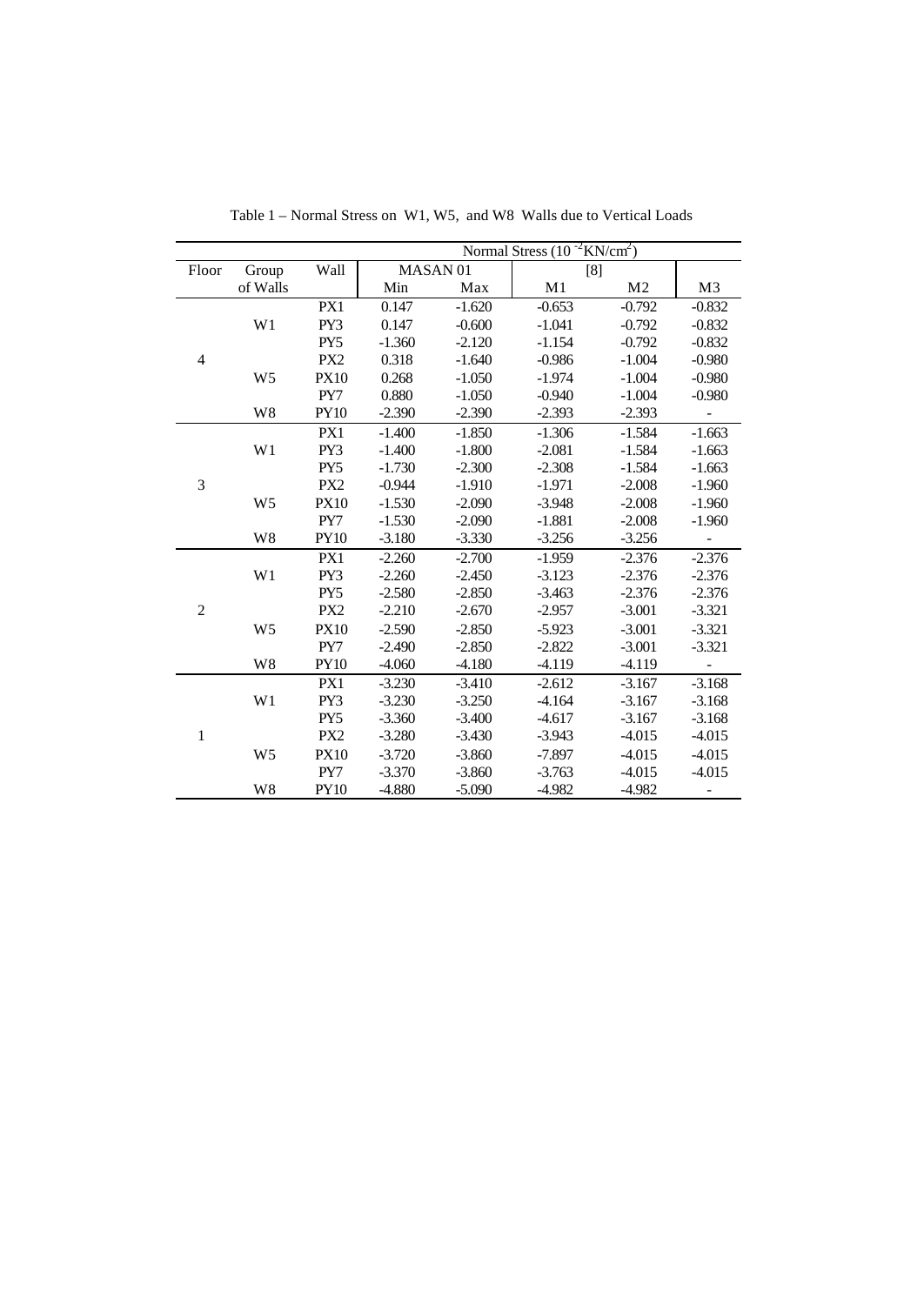

Figure 1 – Plan (dimensions in centimeters)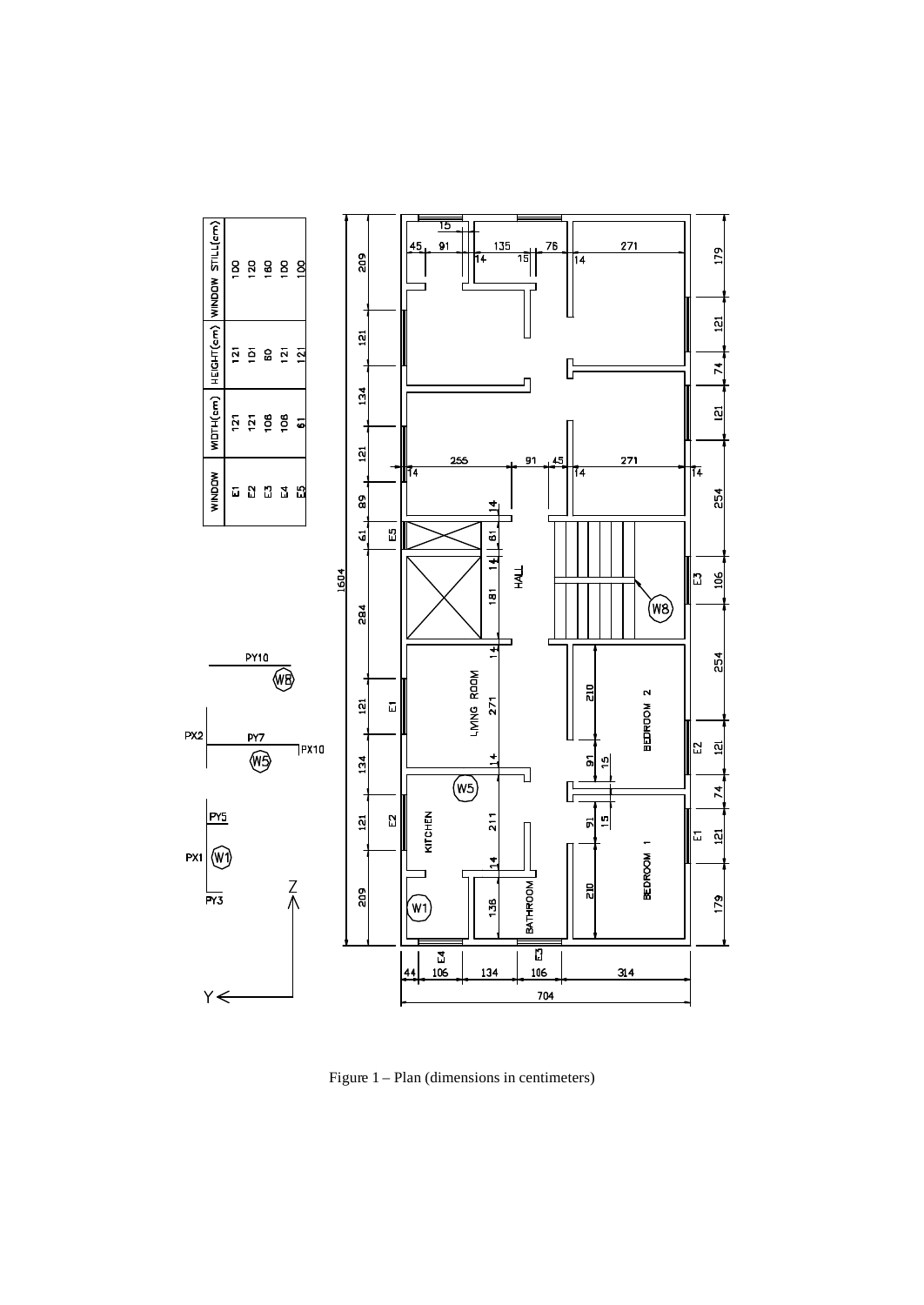As one can observe in Table 2, the values of bending moments obtained by the procedure of isolated walls are high when compared to the values determined by MASAN 01. These differences have occurred mainly because of the consideration of a tridimensional analysis taking into account of shear deformation, which causes an increase in the lateral displacements of the structure. These effects affect upon the rigidities of walls. Once the procedure of isolated walls considers the determination of bending moments just depending on the stiffness of each wall, not taking into account interaction, stiffness of lab, asymmetry of the structure, which contribute to determine the bending moment, it was obtained results with great variations.

| Floor          | Wall        | MASAN <sub>01</sub> | [8]                   | Variation  |
|----------------|-------------|---------------------|-----------------------|------------|
|                |             | (KN.m)              | Isolated Walls (KN.m) | $(\%)$     |
| 8              | PY7         | $-20.46$            | 10.557                | $-93.80$   |
|                | <b>PY10</b> | $-1.119$            | 1.288                 | $+13.10$   |
| 7              | PY7         | $-19.88$            | 31.326                | $+36.54$   |
|                | <b>PY10</b> | $-0.842$            | 3.823                 | $+354.04$  |
| 6              | PY7         | 13.70               | 61.921                | $+351.98$  |
|                | <b>PY10</b> | $-0.275$            | 7.557                 | $+2648.00$ |
| 5              | PY7         | 2.665               | 101.903               | $+3723.75$ |
|                | <b>PY10</b> | 0.575               | 12.437                | $+2062.95$ |
| 4              | PY7         | 14.351              | 150.761               | $+950.52$  |
|                | <b>PY10</b> | 1.770               | 18.400                | $+939.54$  |
| 3              | PY7         | 41.939              | 207.881               | $+395.67$  |
|                | <b>PY10</b> | 3.514               | 25.372                | $+622.03$  |
| $\overline{2}$ | PY7         | 93.376              | 272.467               | $+191.80$  |
|                | <b>PY10</b> | 6.035               | 33.254                | $+451.02$  |
|                | PY7         | 199.690             | 343.330               | $+71.93$   |
|                | <b>PY10</b> | 17.288              | 41.903                | $+142.38$  |

Table 2 – Bending Moments for Walls PY7 and PY10 - Horizontal Loads (Wind)

## **CONCLUSION**

In the evaluation of the usual procedures for vertical loads and therefore stress, in face of the results obtained by MASAN 01, it was observed that is important to perform an analysis that involves the consideration of all the known factors that may affect in the determination of those stress so that one can have an accurate analysis of the structure.

With relation to the procedure of isolated walls for determination of horizontal loads, the consideration of a tridimensional analysis associated with shear deformation provides results with very low values of bending moments and therefore stress.